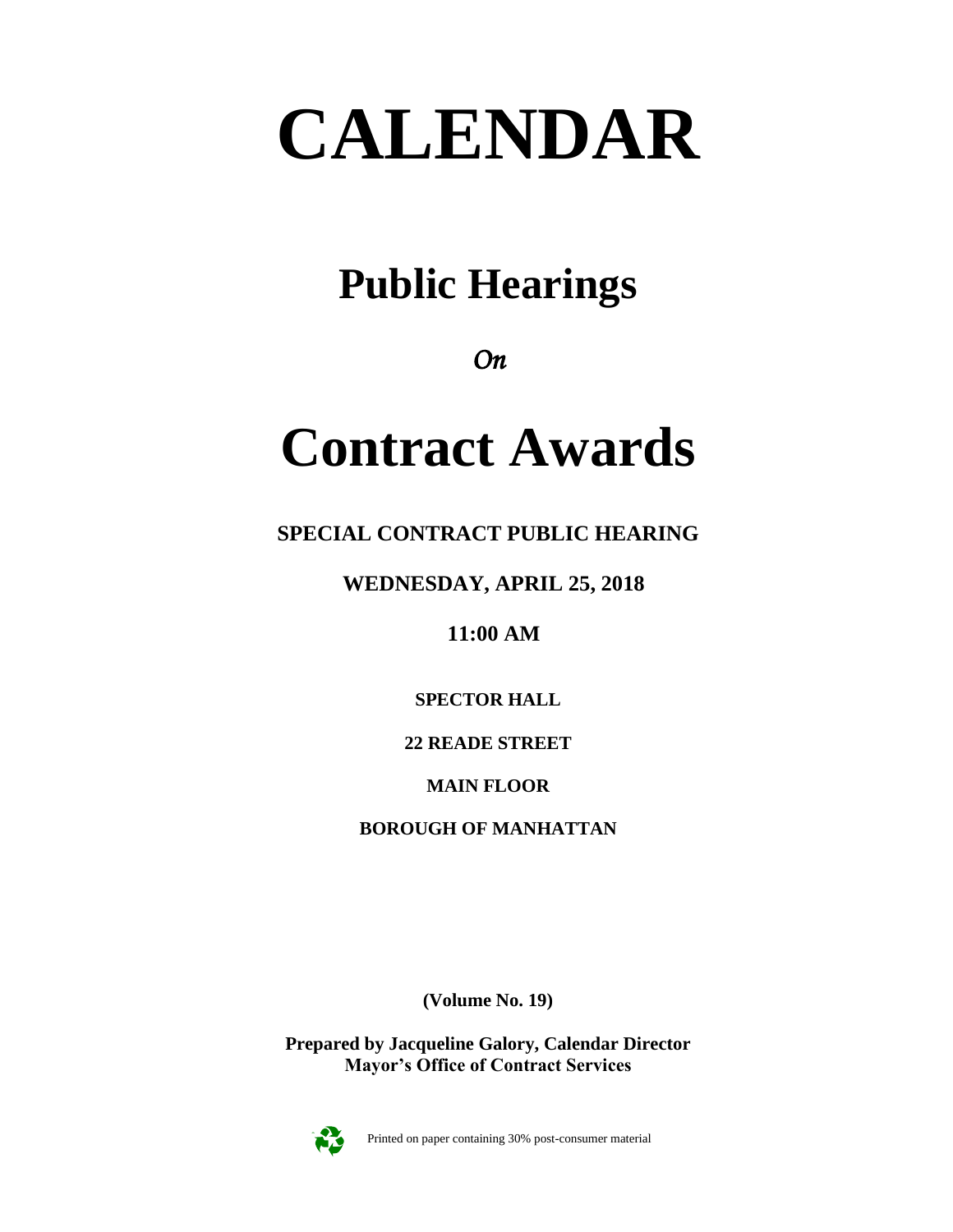#### **Order of Business and Index**

#### **Volume No. 19**

#### **Page**

| 1. Contract Public Hearing Procedure     |  |
|------------------------------------------|--|
| 2. Public Hearing on Awards of Contracts |  |
| Aging                                    |  |
| <b>Small Business Services</b>           |  |

**NOTE: Individuals requesting Sign Language Interpreters/Translators should contact the Mayor's Office of Contract Services, Public Hearings Unit, 253 Broadway, 9th Floor, New York, NY 10007, (212) 788-7490, no later than TEN (10) BUSINESS DAYS PRIOR TO THE PUBLIC HEARING. TDD users should call Verizon relay service.**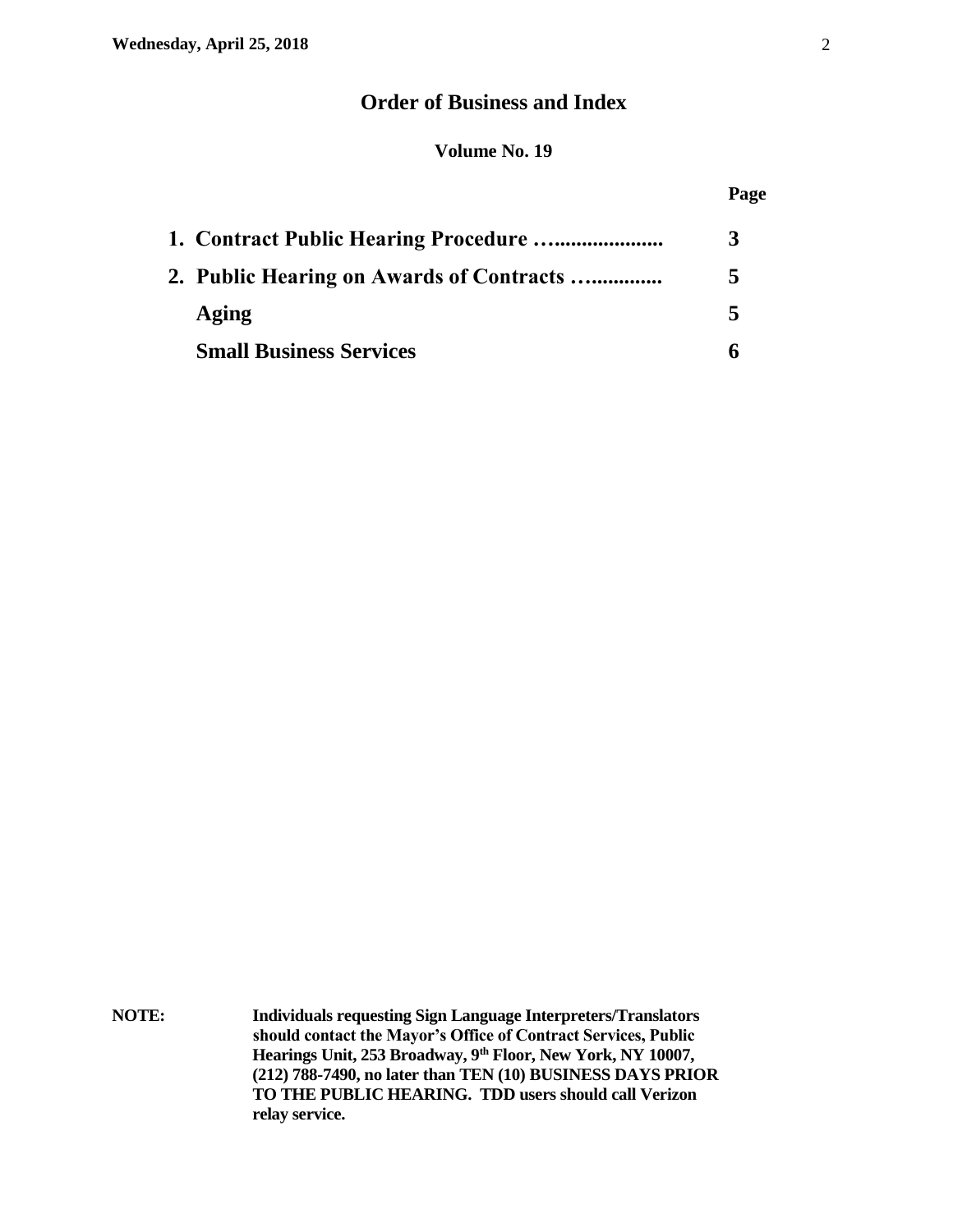#### **CONTRACT PUBLIC HEARING PROCEDURE**

**Pursuant to Section 326 of the New York City Charter and Section 2-11 of the Procurement Policy Board Rules, a public hearing must be held to receive testimony before an Agency may award any contract over \$100,000, unless exempted by the New York City Charter or the Procurement Policy Board Rules. The Hearings will take place on Thursdays at 10:00 AM, and other days, times and locations, as warranted.**

**These hearings are being held under the aegis of the Mayor's Office of Contract Services. Each hearing to be conducted today is listed in this calendar and has been publicly advertised in the City Record prior to this hearing, in accordance with the New York City Charter and the Procurement Policy Board Rules. Advance copies of the printed calendar were provided to the City's elected officials, Community Boards and a cross-section of daily and community newspapers. In addition, draft copies of the proposed contracts or extracts of the draft contracts' scope, specifications, terms and conditions were available for public inspection at the contracting City Agency.**

**The procedures and format of the hearing are as follows:**

- **\* Each Agency will conduct its own hearings and hear testimony for its contracts. The designated representative of the Agency will preside over the hearing.**
- **\* Each contract will be considered separately or in appropriate groupings.**
- **\* In order to ensure a timely and effective Hearing, all items for which there will not be testimony will be heard on the first reading of the Calendar. All items for which there will be testimony will be heard on the second reading of the Calendar. In each case, contracts will be heard in the order of the printed Calendar.**
- **\* Any person attending the hearing who wishes to testify is invited to do so, on a first-come, first-serve basis, when the particular item is called.**
- **\* Testimony will be limited to three (3) minutes and will be timed by the Hearing Secretary and a speaker will be heard only once on a particular item.**
- **\* Written testimony, if any, is to be provided to the Hearing Secretary, prior to the close of the hearing.**
- **\* Any person who wishes to testify should complete a hearing testimony slip. They are available from the Clerk sitting by the Speaker's microphone. When testifying, the witness is to state his or her name and affiliation, if any.**
- **\* Pursuant to the Procurement Policy Board Rules, the Agency Representative conducting the hearing is not permitted to make commitments to make changes in the proposed contract during the hearing. The purpose of the hearing is to enable the Agency to hear testimony from the public regarding the proposed contract. However, testimony received must be considered by the Agency after the hearing is concluded and before the Agency makes its final contract award.**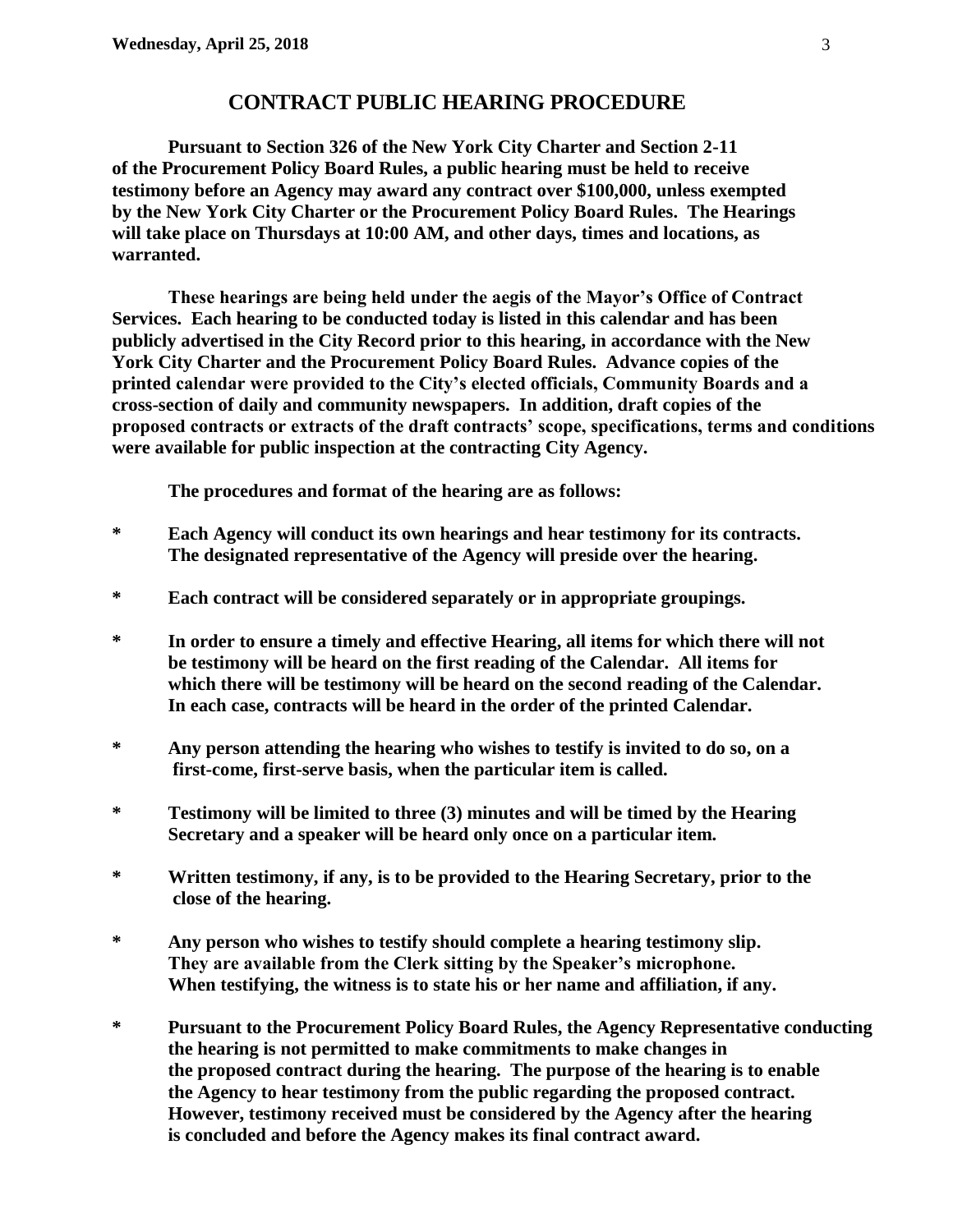- **\* Witnesses will limit their testimony to making statements for the record and answering any questions asked by the Agency Representative. If further information is needed from the Agency, the Agency should be contacted directly in writing.**
- **\* After an item is considered, the hearing on the item will either be closed or continued to a subsequently scheduled session. In addition, the item may be withdrawn by the Agency or placed on a subsequent reading of the calendar. In all cases, the determination will be at the discretion of the Agency Representative, who presides over the hearing.**
- **\* A Transcript will be made of the proceedings.**

**On each reading of the Calendar, after all of the items for one Agency have been called by the Agency Representative, the Hearing Secretary will have the next Agency's Representative begin the hearing for his or her Agency. The hearings will continue in this manner until the Calendar is completed.**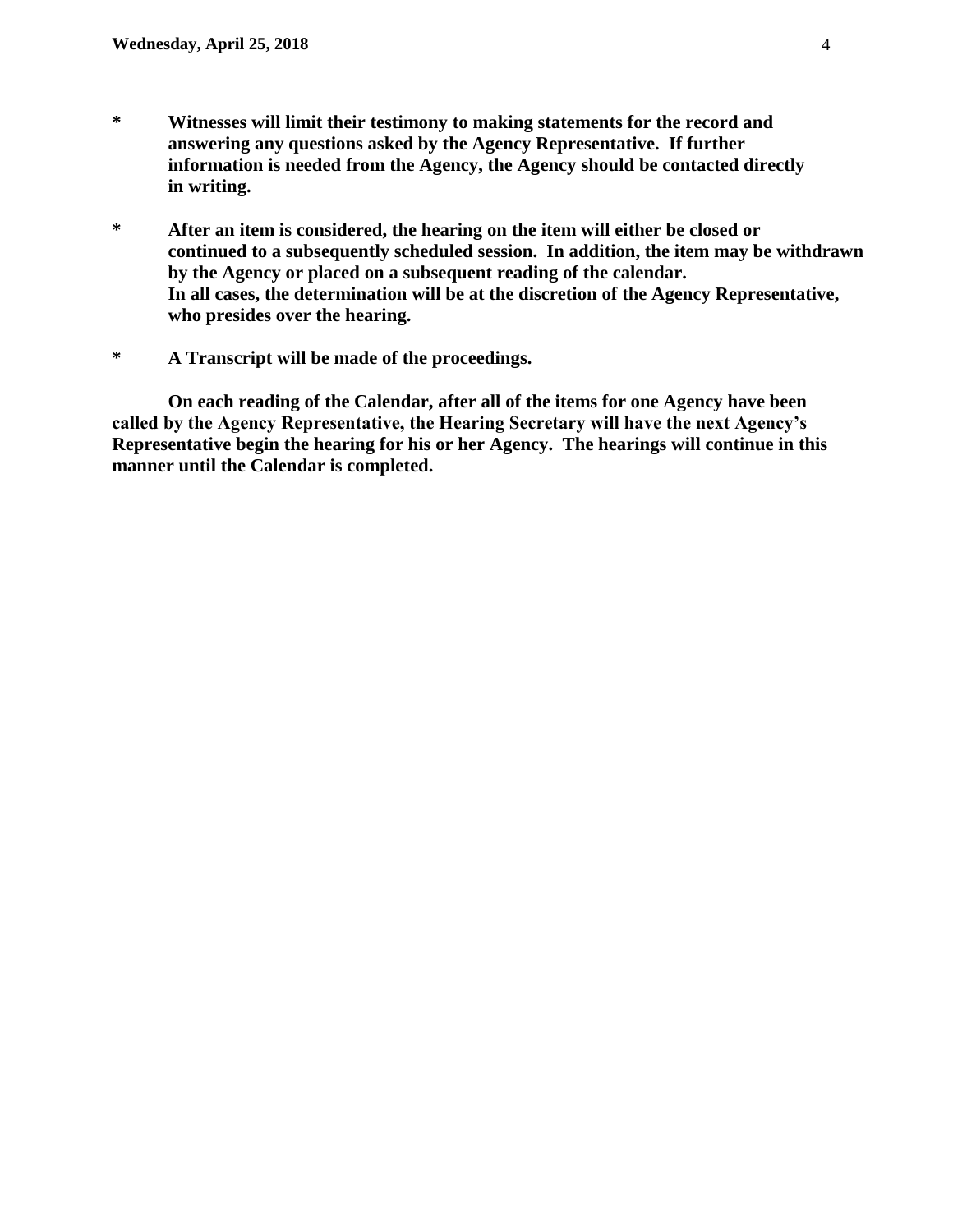#### **WEDNESDAY, APRIL 25, 2018**

#### **SPECIAL CONTRACT PUBLIC HEARING**

#### **DEPARTMENT FOR THE AGING**

#### **No. 1**

#### **R – 1555**

**PUBLIC HEARING** in the matter of four (4) proposed contracts between the City of New York Department for the Aging and the Contractors listed below, **for the provision of providing legal assistance services for DFTA's Legal Assistance Services for the Elderly program**. The contract terms shall be from July 1, 2018 to June 30, 2021, with a three-year renewal option from July 1, 2021 to June 30, 2024. The contract amounts and Boroughs being served are listed below.

|                | <b>Contractor/Address</b>              | E-PIN $\#$ /PIN $\#$ | <b>Amount</b> | <b>Boro/CDs</b>      |
|----------------|----------------------------------------|----------------------|---------------|----------------------|
| $\mathbf{1}$   | <b>Jewish Association for Services</b> | $E-PIN \#$ :         | \$470,000.00  | Queens               |
|                | for the Aged                           | 12518I0003001        |               |                      |
|                | 247 West 37th Street, 9th Fl.          | PIN #:               |               |                      |
|                | New York, NY 10018                     | 12519LGAS40A         |               |                      |
| $\overline{2}$ | Brooklyn Legal Services, Inc.          | $E-PIN \#$           | \$385,000.00  | Brooklyn &           |
|                | 105 Court Street, 4th Fl.              | 12518I0003004        |               | <b>Staten Island</b> |
|                | Brooklyn, NY 11201                     | PIN #:               |               |                      |
|                |                                        | 12519LGAS20I         |               |                      |
| $\overline{3}$ | Mobilization for Justice, Inc.         | $E-PIN \#$ :         | \$245,000.00  | Manhattan            |
|                | 100 Williams Street, 6th Fl.           | 12518I0003003        |               |                      |
|                | New York, NY 10038                     | PIN #:               |               |                      |
|                |                                        | 12519LGAS32V         |               |                      |
| $\overline{4}$ | <b>LSNY Bronx Corporation</b>          | $E-PIN \#$           | \$250,000.00  | <b>Bronx</b>         |
|                | 349 East 149th Street, 10th Fl.        | 12518I0003002        |               |                      |
|                | <b>Bronx, NY 10451</b>                 | PIN #:               |               |                      |
|                |                                        | 12519LGAS 1AA        |               |                      |

The proposed contractors have been selected through HHS ACCELERATOR, pursuant to Section 3-16 of the Procurement Policy Board Rules.

Draft copies of the proposed contracts will be available for public inspection at the Office of the Department for the Aging, Contract Procurement and Support Services, 2 Lafayette Street, Room 400, New York, NY 10007, from April 17, 2018 to April 25, 2018, excluding Saturdays, Sundays and Holidays, from 10:00 AM to 4:00 PM.

Close the Hearing.